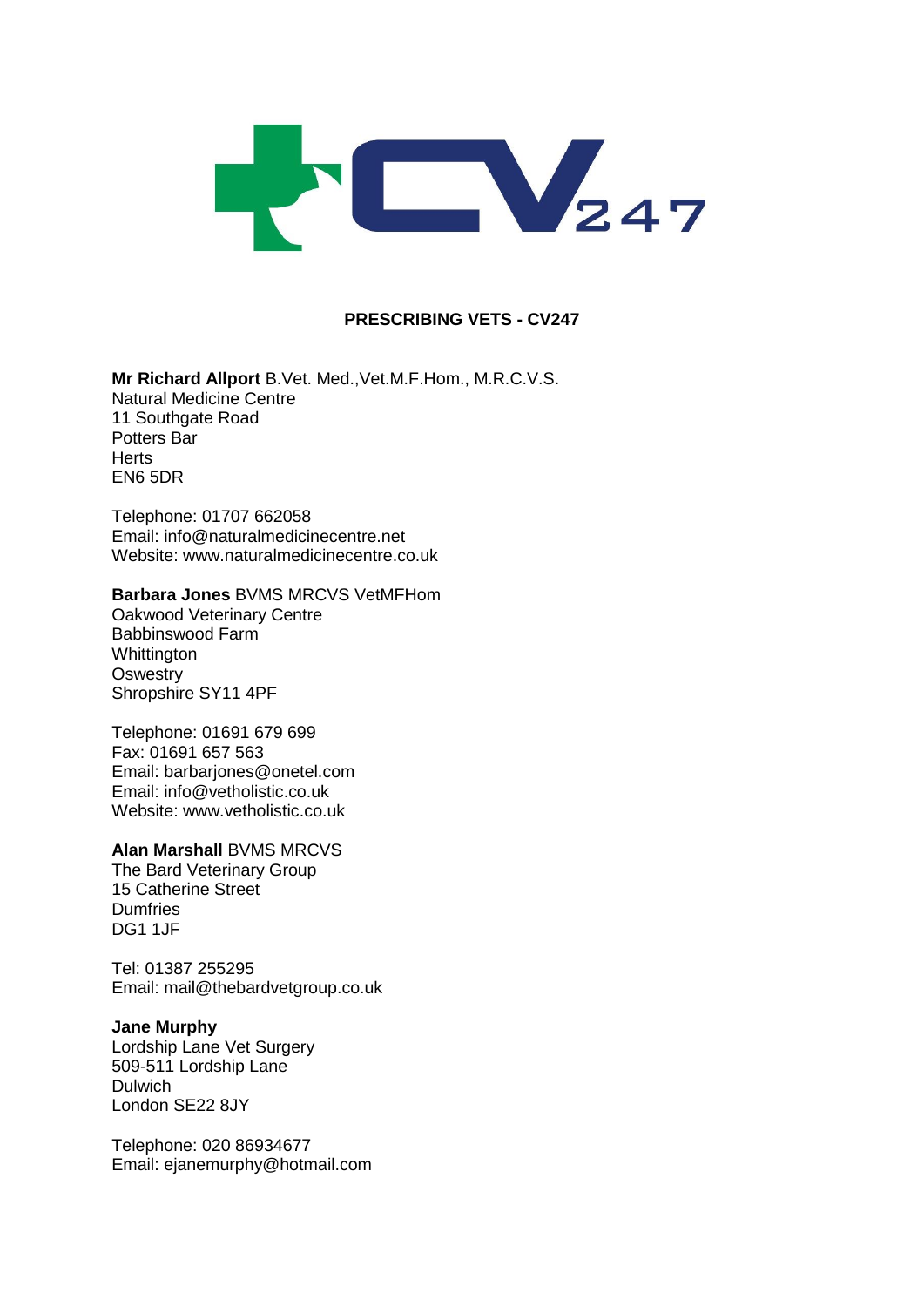## **Andrew Prentis** MRCVS

Hyde Park Veterinary Centre 61 Connaught Street London W2 2AE

Telephone: 020 7723 0453 Email: hydeparkvet@aol.com

## **Peter A Culpin** BSc MA VetMB MRCVS

Clinical Director Pets Naturally 26 Chepstow Corner Chepstow Place London W2 4XE

Telephone: 020 7221 9200 Email: pcvet@petsnaturally.com

# **Octavian Galla** DVM,MVSc, MRCVS

Companion Care Vets Inside Pets At Home Great Northern retail Park Leeds Road **Huddersfield** HD1 6ND

Telephone: 01484 411804 Email: huddersfield@companioncare.co.uk

# **David Batchelor** BVM&S MRCVS

Batchelor, Davidson and Watson 19 Hillhouse Road Edinburgh EH4 3QP

Telephone: 0131 332 0458 Email: bdw.vets@yahoo.co.uk

**Nick Thompson** BSc.(Hons) Path. Sci., BVM&S, VetMFHom, MRCVS Holisticvet Ltd. Apthorp Centre, Weston Chiropractic and Holistic Centre, Weston Road, Bath BA1 2XT

Telephone: 01225 48 7778 Fax: 07092 233930 Email: nickthompson@holisticvet.co.uk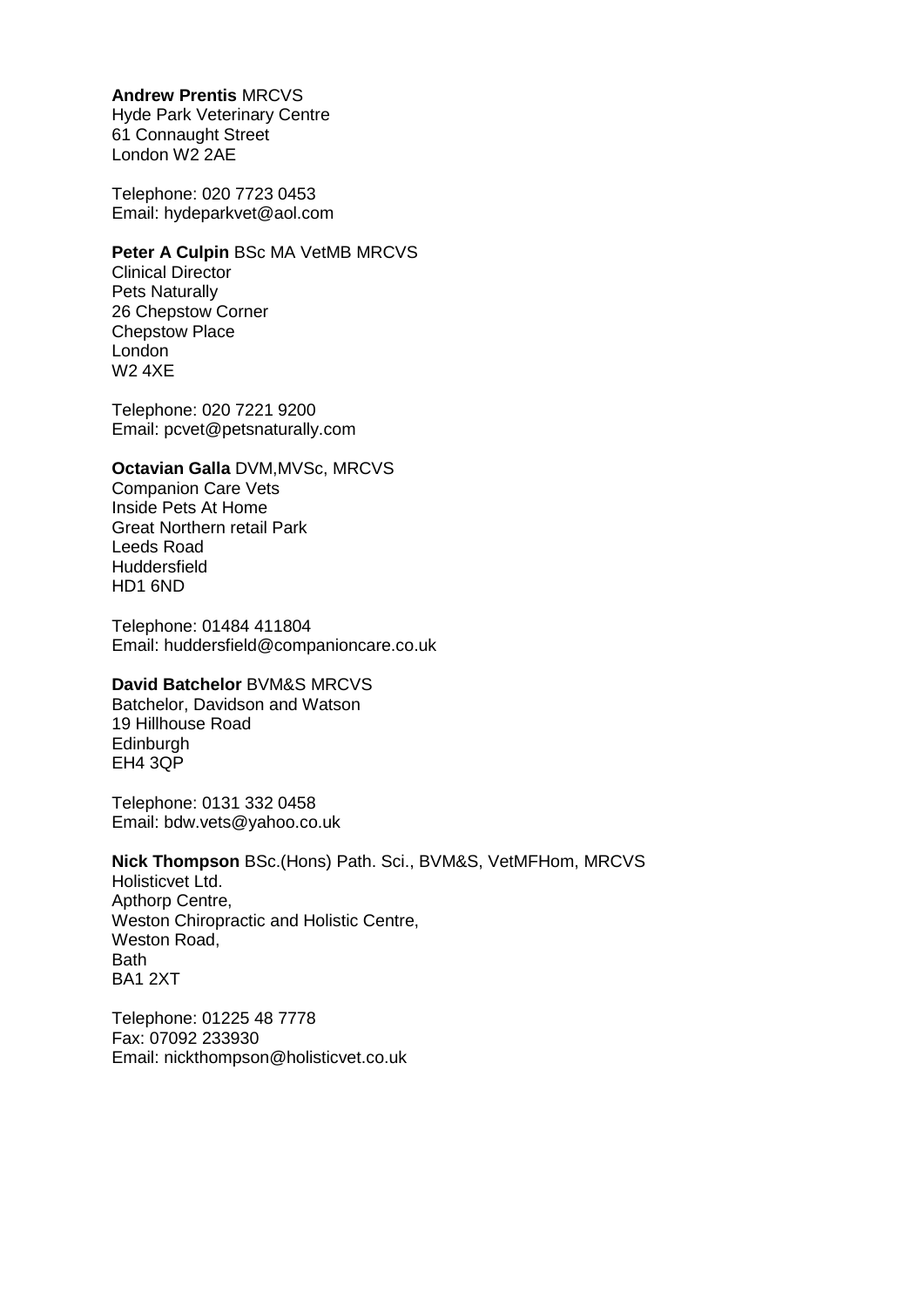## **Gavin Durston** BVM&S, MRCVS

Thrums Veterinary Group 20 Forfar Road Kirriemuir Angus Scotland DD8 5BY

Telephone: 01575 572643 Email: vets@thrumsvet.co.uk

#### **Manuela Wight**, MRCVS

Highfield Veterinary Centre 145-147 London Road Sheffield S2 4LH

Telephone: 0114 2554667 Email: apts@highfieldvetcentre.co.uk

#### **Companion Care Croydon**

Inside Pets at home Waddon Goods Yard Purley Way Croydon Surrey CR0 4NX

Telephone: 020 8432 8018 Fax: 020 8688 1545 Website: [www.companioncare.co.uk](http://www.companioncare.co.uk/)

## **Dr Birgit C Ahlemeyer**

21 Posthorn Close Forest Row East Sussex RH18 5DE

Telephone: 01342 826 104 Email: [birgitahlemeyer@fastmail.co.uk](mailto:birgitahlemeyer@fastmail.co.uk) Web: www.birgitholisticvet.co.uk/therapies

# **Hall Place Veterinary Centre Ltd**

Lee Farm Lee Lane Pinkneys Green Maidenhead SL6 6PE

Telephone: 01628 622086 Email: [hallplacevet@btconnect.com](mailto:hallplacevet@btconnect.com)

# **North Weald Veterinary Surgery**

42a-44 High Road North Weald Epping CM16 6BU

Telephone: 01992 525556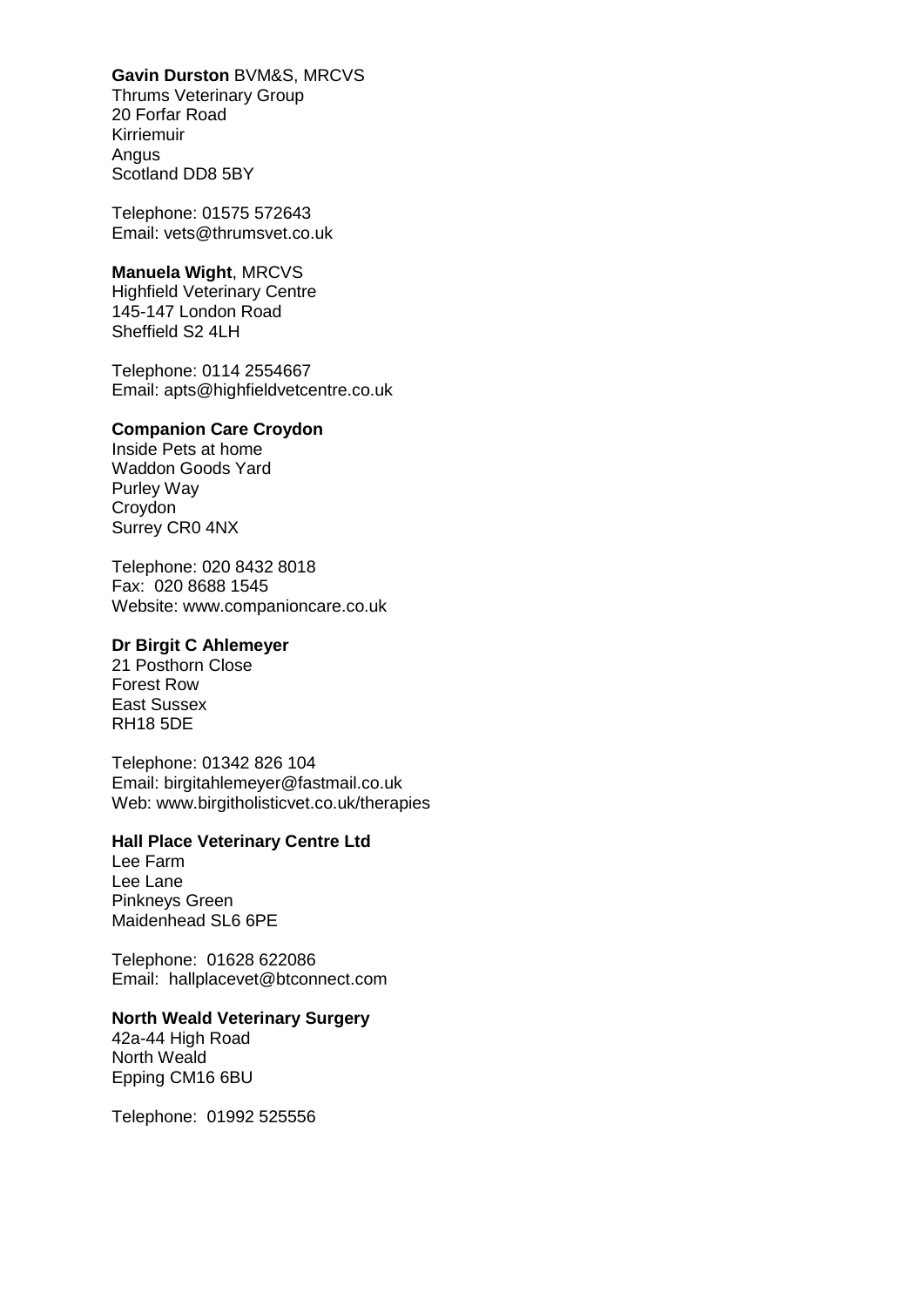## **John Hope-Ryan**

Masefield House Veterinary Surgery Wells Road Malvern Wells **Worcs** WR14 4PA

Telephone: 01684 576464 Email: enquiries@masefieldvets.co.uk Email: john@mhvs.co.uk

## **Companion Care**

Inside: Pets At Home Ltd Unit 1 Admiral Retail Park Lottbridge Drove **Eastbourne** BN3 6QD

Telephone: 01323 649 315 Fax: 01323 649 512

# **Paul Grant**

**Tender Paws Ltd** 35 Addington Road West Wickham BR4 9BN

Telephone: 020 8462 5775/ 3455 Fax: 020 8642 8205 Email: tenderpaws2011@hotmail.co.uk Email: paulgrant64@hotmail.co.uk

## **Medivet**

Lynfords New Farm Runwell Road **Wickford** SS11 7PS

Telephone: 01268 561414 Fax: 01268 561425 Email: [wickford@medivet.co.uk](mailto:wickford@medivet.co.uk)

## **Avonvale Veterinary Centres Ltd**

6 Broxell Close **Warwick** CV34 5QF

Telephone: 01926 400255 Email: [warwick@avonvets.co.uk](mailto:warwick@avonvets.co.uk)

## **Paddons Veterinary Surgeons**

214 Elm Low Road Wisbech PE14 0DF

Telephone: 01945 583204 Fax: 01945 464691 Email: [nigel@paddonsvets.demon.co.uk](mailto:nigel@paddonsvets.demon.co.uk)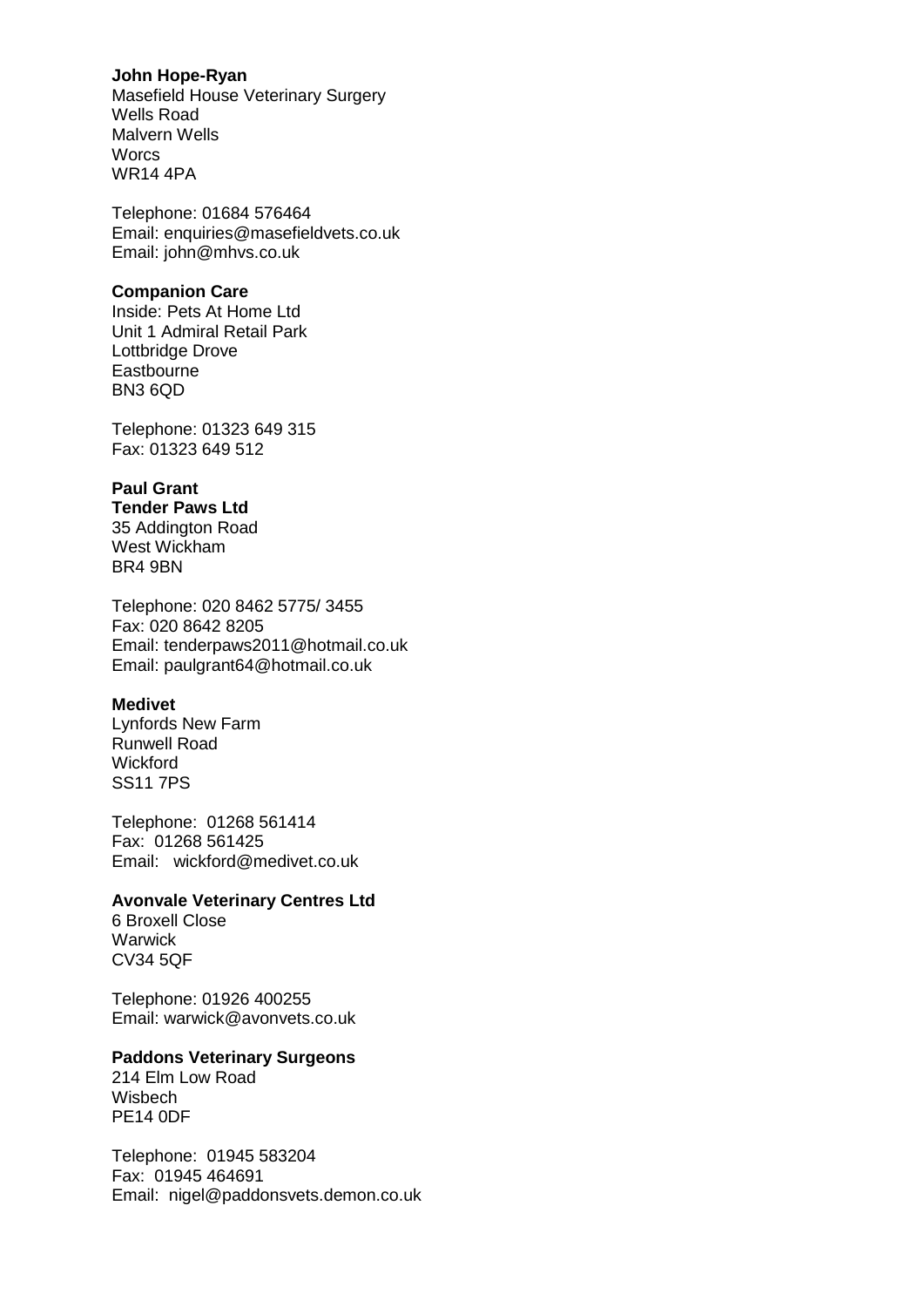#### **Siobhan Menzies** BVM&S LFHom(Vet) MRCVS

HolisticPet(NI) Ltd. 50 Windmill Road Millisle Newtownards Co. Down, N. Ireland BT22 2ED

Email: [holisticpetni@gmail.com](mailto:holisticpetni@gmail.com) Telephone: 07799 420537 Website : www.holisticpetni.com

## **Connaught House Veterinary Hospital**

61 Tettenhall Road Wolverhampton WV3 9NB

Telephone: 01902 424725 / 6

#### **Rosemount Veterinary Centre**

24 Old Woking Road West Byfleet KT12 6HP

Telephone: 01932 345732 Fax: 01932 348440 Website: [www.rosemountvets.co.uk](http://www.rosemountvets.co.uk/)

## **Gatehouse Veterinary Centre**

Chester Road Lavister Rosset, Nr. Wrexham LL12 0DF

Telephone: 01244 570364 Fax: 01244 571215 Email: [reception@thegatehousevets.com](mailto:reception@thegatehousevets.com)

#### **Amy Miele**

Abercorn Veterinary Centre 175 Portobello High Street Edinburgh, Midlothian EH15 1EU

Telephone: 0131 669 3790 / 0131 657 1658 Fax: 0131 669 5433 Website: [www.abercornvets.ukvol.co.uk/](file:///C:/Users/Alastair/AppData/Documents/Clare/Customer%20Data/www.abercornvets.ukvol.co.uk)

## **Matthew Wilson** MA VetMB MRCVS

Young Veterinary Partnership 57 Lampton Road Hounslow, Middx. TW3 4DH

Telephone: 0208 570 0489 / 0208 572 6788 Email: [hounslow@youngvets.co.uk](mailto:hounslow@youngvets.co.uk)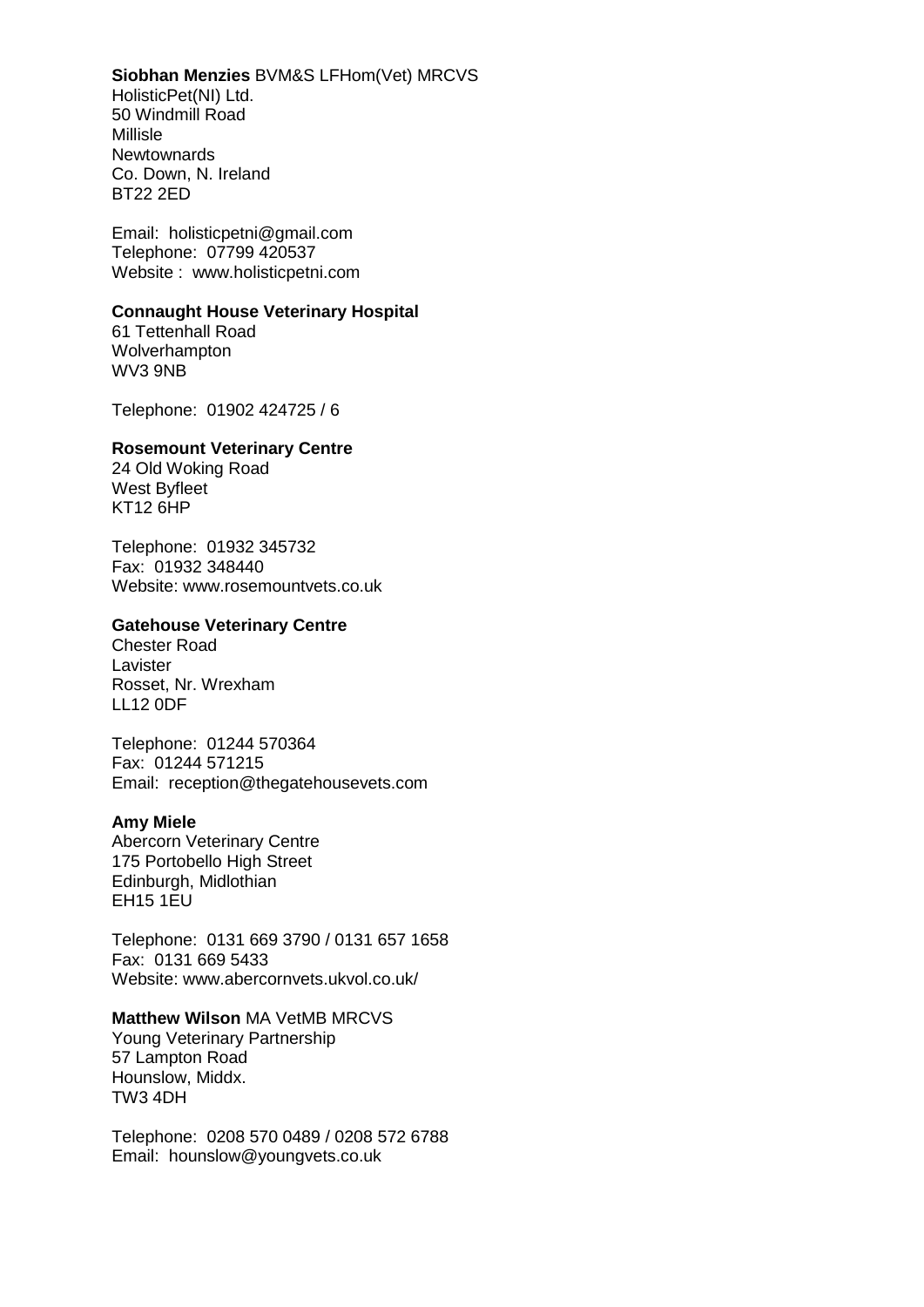#### **Lukasz Zelaskiewicz** DVM MRCVS

Senlac Veterinary Centre Mount Street Battle TN33 0EG

Telephone: 01424 772148 Fax: 01424 777321 Website: www.senlacvets.co.uk

**CN Tremlett** MA VetMB MRCVS Kynoch Vets 156 Barkham Road Wokingham, Berks. RG41 2RP

Telephone: 0118 979 0551 Email: [wokingham@kynochvets.co.uk](mailto:wokingham@kynochvets.co.uk)

#### **David Beech**

The Veterinary Hospital 175 Newport Lincoln LN1 3DZ

Telephone: 01522 800333 Email: [vethosp@tiscali.co.uk](mailto:vethosp@tiscali.co.uk)

#### **Tim Couzens** BVetMed, MRCVS, VetMFHom, CertVetAc.

The Holistic Veterinary Medicine Centre Unit 2, The Village Works London Road Hoathly **Lewes** East Sussex BN8 6QR

Telephone: 01825 840966 Email: [admin@hvmc.info](mailto:admin@hvmc.info)

#### **Jeremy Edwards** B.Vet.Med MRCVS

1 Clayhill Cottages Uckfield Road Ringmer E. Sussex BN8 5RS

Telephone: 01273478488 Email: [jnedwards1@hotmail.co.uk](mailto:jnedwards1@hotmail.co.uk)

## **Sue Armstrong** MA VetMB VetMFHom CertIAVH MRCVS RSHom

Balanced Being Unit 8 Erivan Park Sandbeck Way **Wetherby** LS22 7DN

Telephone: 01937 543860 Email: [health@balancedbeing.com](mailto:health@balancedbeing.com)